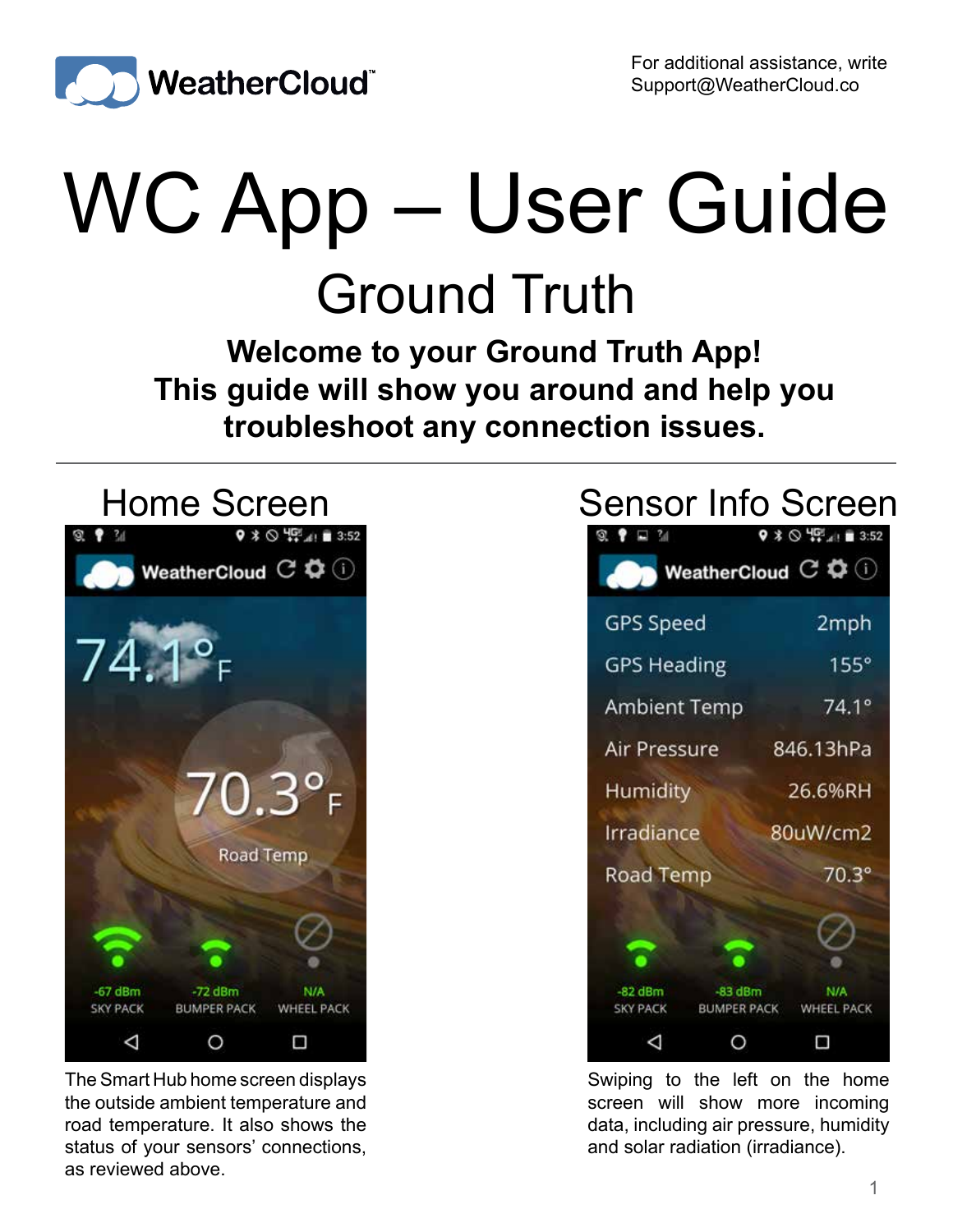## Sensor Connection Screen

show a list of available sensors.

Swipe left again and it should Select your sensor to connect. If you don't see your sensor, If you see multiple sensors, choose the number that matches the 4-digit number on the sticker on your sensor.

press the "Start Scan" button to scan for available sensors.

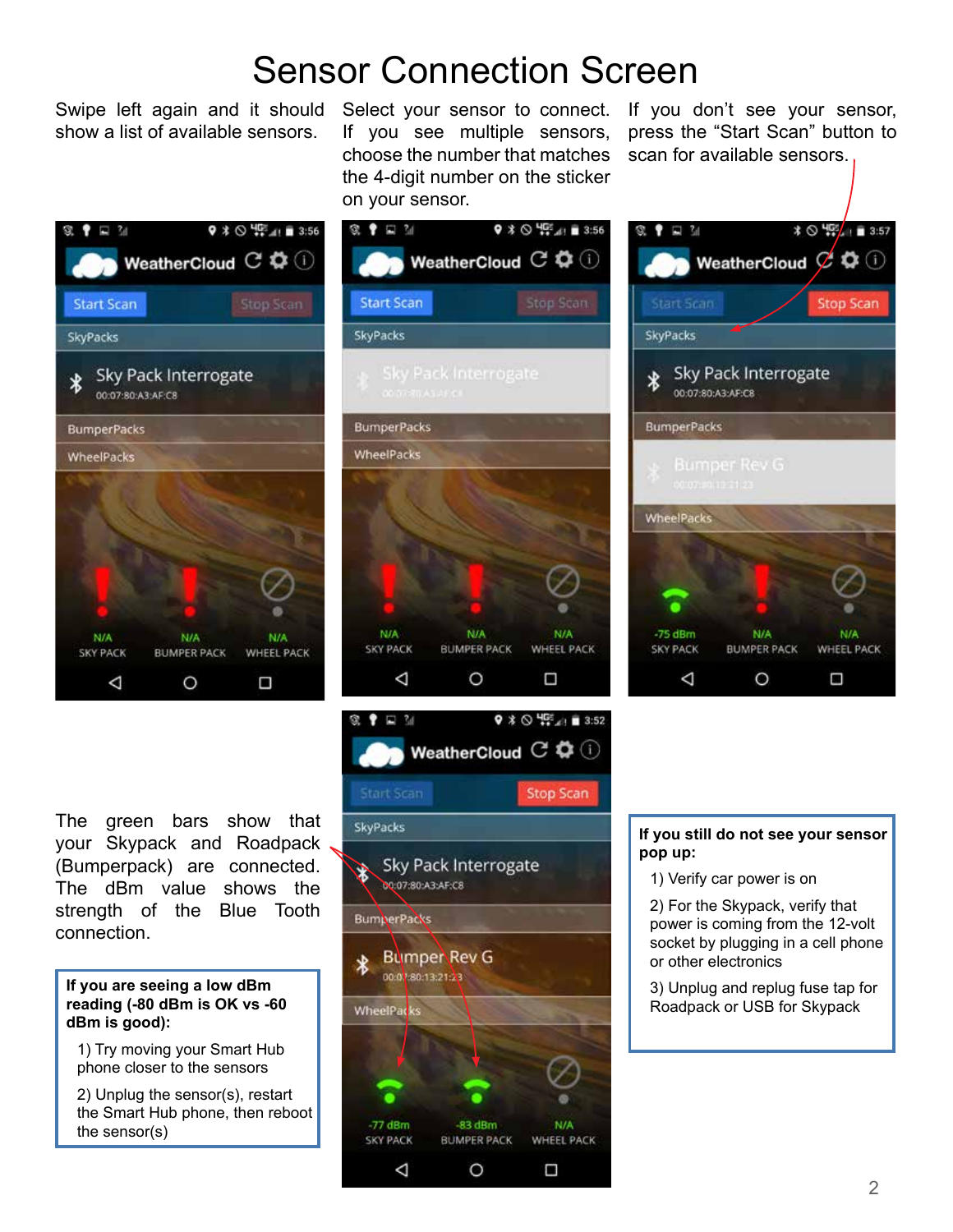